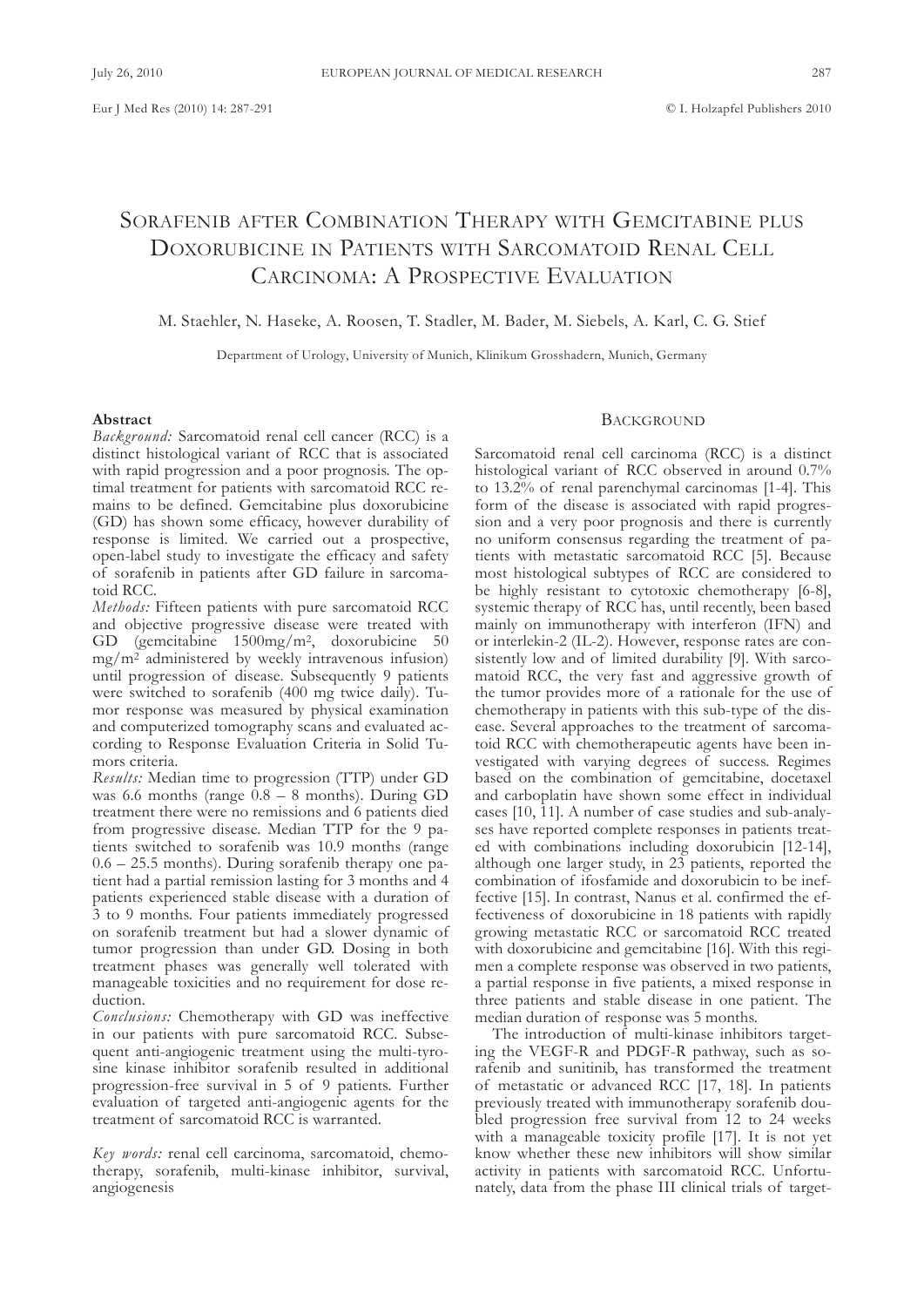ed agents cannot be applied to this question since the inclusion criteria specified the presence of predominantly clear cell carcinoma, thus excluding patients with pure sarcomatoid RCC.

we carried out a prospective, open-label study to investigate the efficacy and safety of sorafenib in patients with metastatic sarcomatoid RCC who progress on prior chemotherapy. based on the encouraging results of Nanus et al. [16], at the time of initiation of the study (01/2007) the standard treatment for all patients with metastatic sarcomatoid RCC in our clinic was the combination of gemcitabine and doxorubicine (GD). although multi-kinase inhibitors were yet to be approved for RCC treatment we commenced the study in anticipation of the imminent availability of sorafenib.

## PATIENTS AND METHODS

Study participants were treatment-naïve patients with metastatic RCC confirmed by high resolution computerized tomography (CT) scans. All patients had previous nephrectomy, pure sarcomatoid RCC, based on advanced immunhohistochemical evaluation by a single pathologist, and progressive disease determined by imaging over at least one month. Patients had to have an Eastern Cooperative Oncology group (ECOG) performance status of 0 or 1, normal cardiac and organic function, assessed by electrocardiography (ECG), and normal serum analysis was mandatory. Patients with brain metastases, evidence of New York Heart Association functional Class III or IV heart disease or severe arrhythmias (including first, second or third degree heart block) were excluded from the observational study. The risks and benefits of the therapy were thoroughly discussed in detail with each patient before treatment initiation. Since the study was a non-interventional study, no formal ethics committee and competent authority approvals were required and no patient informed consent had to be obtained.

This was a single centre, non-randomized, prospective, open-label non-interventional evaluation of treatment with gemcitabine and doxorubicine followed by sorafenib in patients with disease progression. The subjects received therapy according to medical need and the recommendations provided in the summary of product characteristics Patients received doxorubicin as intravenous (i.v.) bolus infusion plus gemcitabine by i.v. infusion over 1 hour. The initial doses were  $1500$ mg/m<sup>2</sup> for gemcitabine and 50 mg/m<sup>2</sup> for doxorubicin. Recombinant human granulocyte-colonystimulating factor was administered at 5µg/kg per day by subcutaneous injection if necessary. The duration of one cycle was 4 weeks with chemotherapy administered every week. Gemcitabine dose reductions of 20- 30% were planned in the event of toxicity. Treatment with gemcitabine plus doxorubicin was continued until disease progression occurred. In patients who progressed on gemcitabine plus doxorubicin, sorafenib was initiated at a dose of 400mg orally, twice daily. for toxicity management sorafenib dose could be reduced by 200mg/day until side effects diminished and then re-escalated again.

Sorafenib treatment was continued until confirmed disease progression was observed.

Pre-treatment evaluation included a complete medical history with ECoG performance status and physical examination. Baseline analyses included ECG, CT scans of the brain, thorax and whole abdomen, complete blood count and measurement of serum levels of creatinine, aspartate aminotransferase, alanine aminotransferase, gamma-GT, lactate-dehydrogenase activity, calcium, albumin and thyroid-stimulating hormone. bone scans were performed if there was clinical evidence of metastases of the arms or legs. On-treatment evaluation was performed every 8 weeks  $(\pm 3 \text{ days})$ throughout the study. Tumor response was evaluated by physical examination and CT-scans of the thorax and abdomen. CT scans were evaluated according to the according to Response Evaluation Criteria in Solid Tumors (RECIST) criteria [19]. A complete response (CR) was defined as the disappearance of all lesions in clinical and radiological examinations. Partial response was defined as a 30% decrease of the summed diameters of no more than ten extra-osseous lesions without any lesions progressing. Stable disease was an increase in no more than 20% of the summed diameters compared to the smallest achieved size or a reduction of the summed diameters of less than 30%. Progressive disease was an increase in the sum of the lesions of more than 20% compared to the summed smallest diameters achieved at any time or the appearance of any new lesions. Response had to be confirmed after 6 weeks by another tumor measurement. Toxicity was graded according to the National Cancer Institute Common toxicity Criteria, version 3.0.

## **RESULTS**

fifteen patients were treated, 4 female and 11 male. Patient characteristics are given in Table 1. The median age was 58 years (range 39-80 years). all patients had undergone nephrectomy and had histologicaly confirmed pure sarcomatoid differentiation of RCC. Clear-cell or other underlying histological entities of RCC were not identified in any patients. All patients had 2 or more metastatic sites and were classified as low risk according to the Memorial Sloan Kettering Cancer Center 1999 risk assessment score.

Patients received a median of 4 courses per patient (range 1-7 courses) of gemcitabine plus doxorubicin. Chemotherapy was generally well tolerated with no Grade 3 or 4 toxicities. Diarrhea and hypertension were the most common side effects. No patients required dose attenuation. None of the patients experienced remission with gemcitabine plus doxorubicin. The median time to progression (TTP) under gemcitabine plus doxorubicin was 6.6 months (range  $0.8 - 8$ ) months). Six patients died from progressive disease prior to being switched to sorafenib.

Nine patients were treated with sorafenib. One patient had a partial remission (fig. 1) lasting for 3 months and four patients experienced stable disease with a duration of 3 to 9 months. The four remaining patients continued to experience progressive disease under sorafenib, however, progression was slower than that observed under gemcitabine plus doxorubicin as evidenced by smaller increases in tumor size between measurements. The median TTP on sorafenib treat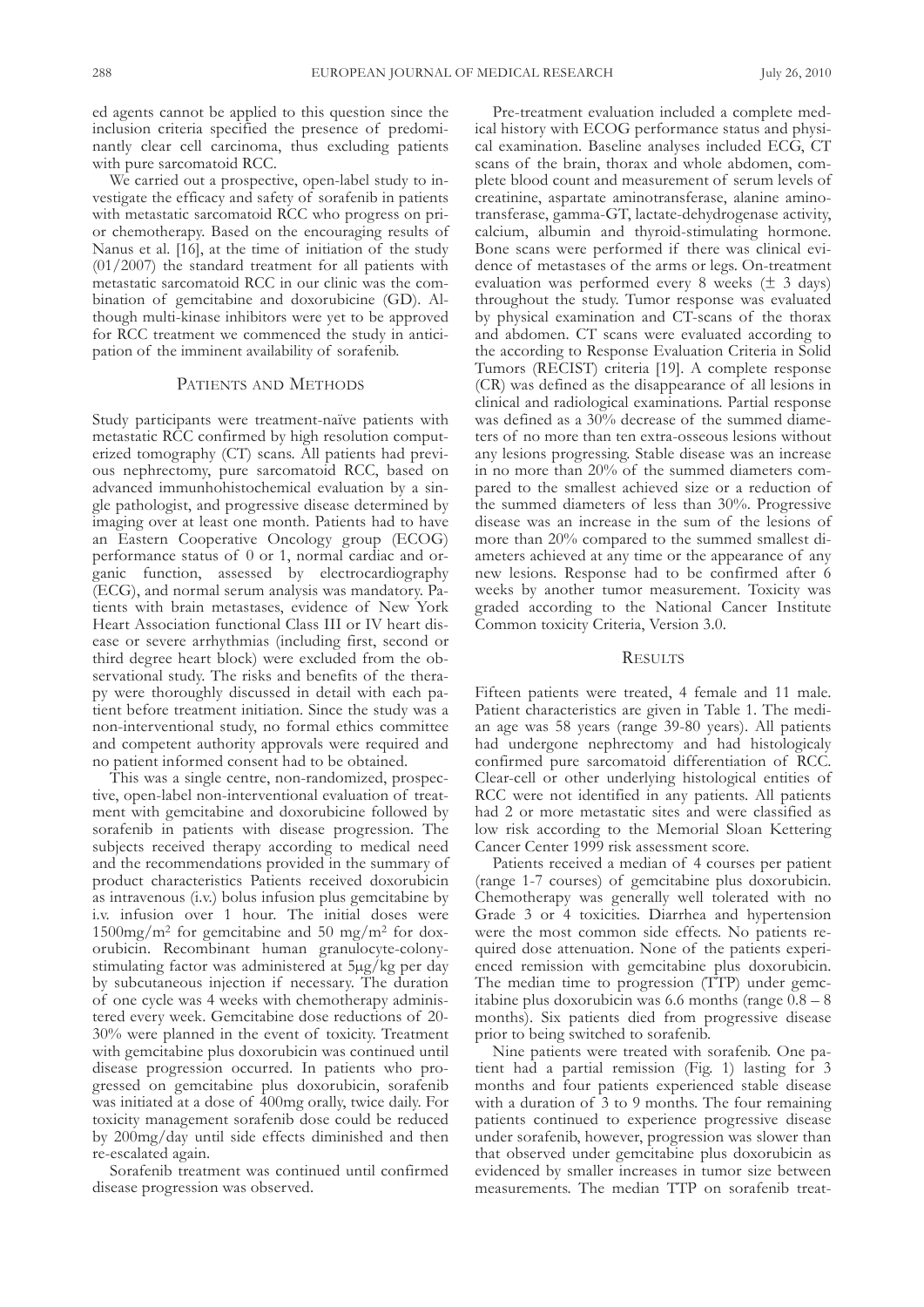*Table 1.* Patient characteristics.

|                                                                                                     |                                                                               | Baseline At time of switch<br>to sorafenib |
|-----------------------------------------------------------------------------------------------------|-------------------------------------------------------------------------------|--------------------------------------------|
| Number of patients<br>Median age (range) in yrs<br>Gender, n                                        | 15<br>58 (39-80)                                                              | 9                                          |
| Male<br>Female                                                                                      | 11<br>$\overline{4}$                                                          |                                            |
| ECOG Performance status, n<br>$0 - 1$<br>$\overline{c}$<br>$\overline{3}$<br>$\overline{4}$         | 7<br>$\frac{4}{3}$<br>$\overline{O}$                                          |                                            |
| Previous nephrectomy, n                                                                             | 14                                                                            |                                            |
| No. of disease sites, n<br>1<br>$\overline{2}$<br>$>=$ 3                                            | $\overline{0}$<br>10<br>45                                                    |                                            |
| Metastatic sites, n<br>Lung<br>Lymph nodes<br>Bone<br>Peritoneum<br>Pancreas<br>Liver<br><b>CNS</b> | 7<br>$\frac{3}{4}$<br>$\overline{4}$<br>$\overline{1}$<br>5<br>$\overline{1}$ |                                            |

GD, gemcitabine plus doxorubicin ECoG, Eastern Cooperative Oncology Croup; CNS, central nervous system

*Table 2.* Initial stage and best response with sorafenib.

| TNM stage          | Best response<br>on GD | Best response<br>on sorafenib |
|--------------------|------------------------|-------------------------------|
| $pT2$ $pN0$        | SD                     | PR                            |
| $pT4$ $pNx$ $cM1$  | SD                     | SD                            |
| $pT3b$ $pN0$ $cM0$ | SD                     | SD                            |
| $pT1b$ Nx $pM1$ R2 | SD                     | SD                            |
| pT3a pN0 cM0       | SD                     | SD                            |
| $pT2$ $pN0$ $cM0$  | SD                     | PD                            |
| pT3a Nx R1         | SD                     | PD                            |
| pT3a pN2 pM1       | SD                     | PD                            |
| pT4 Nx cMx         | SD                     | PD                            |
| $pT3b$ $pN0$ $pM1$ | SD                     |                               |
| $pT1b$ Nx cM $0$   | PD                     |                               |
| $pT3b$ $pN0$ $cM0$ | PD                     |                               |
| pT3b pN1 cM1       | PD                     |                               |
| $pT2$ $pN0$ $cM1$  | PD                     |                               |

ment was  $10.9$  months (range  $0.6 - 25.5$  months). Among the nine patients treated with sorafenib overall survival (OS) from initial diagnosis was 36.4 months and oS from diagnosis of metastatic disease was 8.0 months.



*Fig.* 1. CT scans for a patient of a patient with bilateral disseminated pulmonary metastasesshowing a partial response on sorafenib treatment; a) solid lesions pretreatment, b) partial response after 4 months of sorafenib treatment with cavernisation and shrinkage of the lesions.

#### **DISCUSSION**

The treatment of non-clear cell histological variants of RCC with chemotherapy or immunotherapy is a subject of controversy. Chemotherapy has clearly been proven to be ineffective for the treatment of clear-cell, metastatic RCC [6, 7, 20-23] In contrast, several small studies and case reports indicate that chemotherapeutic combinations can be beneficial in aggressive subtypes of RCC, such as collecting duct carcinomas, sarcomatoid RCC and rapidly progressing clear cell RCC [4, 12, 13, 24, 25]. although these reports are encouraging, contradictory data has also been published [15]. No clear conclusions can be drawn since the definitions of response vary from study to study and are not consistent with RECIST criteria. Variations in response criteria have been shown to significantly alter estimates of time to progression [26] and this may account, to some extent, for the lack of consistency between reported TTP data.

Nanus et al. previously reported successful GC treatment of RCC patients with sarcomatoid or rapidly progressing tumors. Response rates in this study were higher than observed by us, with 7/18 patients experiencing a partial or complete response. However,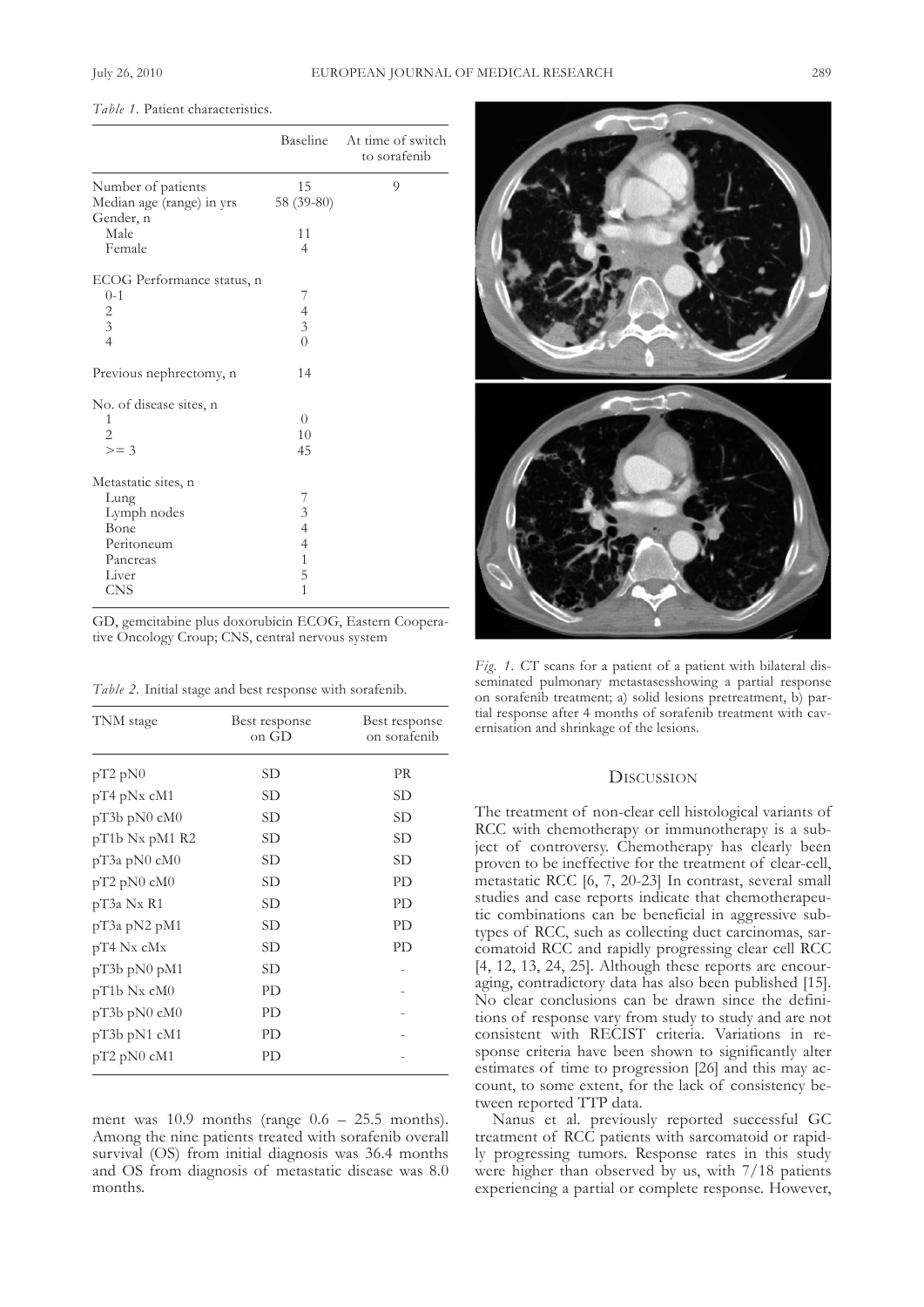the median  $TTP$  was similar (5 months [range, 2–21] months]). of note, only 14 of these patients were nephrectomized and the percent of sarcomoid tumors in each specimen was not measured. In contrast, in our study all patients were nephrectomized and showed histological evidence of pure sarcomatoid RCC with no clear-cell or other underlying histological entities of RCC identified. In addition, our study used more accurate response evaluation criteria based on high resolution  $C\dot{T}$  scans in a very strict time-frame. This might contribute to our apparently very low response rate with GD.

The introduction of tyrosine-kinase inhibitors has radically changed the treatment of advanced clear-cell RCC. although patients with non-clear-cell RCC were not included in the phase III clinical trials, sub-analyses of expanded access programs along with some small clinical studies do indicate that sorafenib may have some activity in these patients, including those with sarcomatoid features [27-30]. In our study sorafenib treatment was able to stabilize the disease in the majority of the patients (5/9) who had progressed on previous GD therapy. That only one patient experienced a PR is consistent with the 10% partial response rate published for treatment with sorafenib after prior cytokine therapy in clear-cell RCC [17]. Sorafenib has been show to cause interior tumour necrosis rather than tumour shrinkage [31]. Since the RECIST criteria are based only on reductions in exterior tumour size response rates may not provide a clear picture of the actual clinical benefit of sorafenib

Our data are the first prospective data on the use of a tyrosine kinase inhibitor in a well defined and rare entity of RCC other than clear-cell histology. although little is known about sarcomatoid RCC and alterations of its angiogenic pathways, accumulating clinical evidence makes it hopeful that we may see this mechanisms of action leading to results that are comparable with those seen in the first- and secondline trials in patients with clear-cell histology [17, 18, 32]. Perhaps future regimes combining chemotherapy and anti-angiogenic drugs could aid in the struggle against extreme aggressive RCC entities that were resistant to chemotherapy and immunotherapy in the past.

#### **CONCLUSIONS**

Chemotherapy is of limited efficacy for sarcomatoid RCC, as seen for other RCC histologies [6, 10]. Chemotherapy with GD was ineffective in our patients with pure sarcomatoid RCC. Subsequent anti-angiogenic treatment using the multi-tyrosine kinase inhibitor sorafenib resulted in additional progressionfree survival in 5 of 9 patients. Based on the results of this small, single centre, prospective analysis further evaluation of targeted anti-angiogenic agents for the treatment of sarcomatoid RCC in a larger multicentre clinical trial is warranted.

### **REFERENCES**

- 1. bannowsky a, leuschner I, Schiller H, bothe K, osmonov D, Junemann KP et al. [Sarcomatoid renal cell carcinoma. A rare and aggressive variation of primary renal cell carcinoma]. Urologe A 2007: 46(4):406-411.
- 2. Pantuck aJ, Zisman a, Dorey f, Chao DH, Han KR, Said J et al. Renal cell carcinoma with retroperitoneal lymph nodes. Impact on survival and benefits of immunotherapy. Cancer 2003: 97(12):2995-3002.
- 3. Stadler wM, Halabi S, Rini b, Ernstoff MS, Davila E, Picus J et al. a phase II study of gemcitabine and capecitabine in metastatic renal cancer: a report of Cancer and Leukemia Group B protocol 90008. Cancer 2006: 107(6):1273-1279.
- 4. Cangiano T, Liao J, Naitoh J, Dorey F, Figlin R, Belldegrun A. Sarcomatoid renal cell carcinoma: biologic behavior, prognosis, and response to combined surgical resection and immunotherapy. J Clin Oncol 1999: 17(2):523-528.
- 5. National Comprehensive Cancer network. NCCN clinical practice guidelines in oncology: kidney cancer. Available at www nccn org: accessed 28 aug 2008.
- 6. Amato RJ. Chemotherapy for renal cell carcinoma. Semin Oncol 2000: 27(2):177-186.
- 7. yagoda a, bi-Rached b, Petrylak D. Chemotherapy for advanced renal-cell carcinoma: 1983-1993. Semin Oncol 1995: 22(1):42-60.
- 8. ljungberg b, Hanbury DC, Kuczyk Ma, Merseburger AS, Mulders PF, Patard JJ et al. Guidelines on renal cell carcinoma. Eur Urol 2007: 51(6):1502-1510.
- 9. Bleumer I, Oosterwijk E, De MP, Mulders PF. Immunotherapy for renal cell carcinoma. Eur Urol 2003: 44(1):65-75.
- 10. David Ka, Milowsky MI, nanus DM. Chemotherapy for non-clear-cell renal cell carcinoma. Clin Genitourin Cancer 2006: 4(4):263-268.
- 11. Hoshi S, Satoh M, ohyama C, Hiramatu M, watanabe R, Hagisawa S et al. Active chemotherapy for bone metastasis in sarcomatoid renal cell carcinoma. Int J Clin Oncol 2003: 8(2):113-117.
- 12. Bangalore N, Bhargava P, Hawkins MJ, Bhargava P. Sustained response of sarcomatoid renal-cell carcinoma to MaID chemotherapy: case report and review of the literature. Ann Oncol 2001: 12(2):271-274.
- 13. Culine S, bekradda M, terrier-lacombe MJ, Droz JP. Treatment of sarcomatoid renal cell carcinoma: is there a role for chemotherapy? Eur Urol 1995: 27(2):138-141.
- 14. lupera H, theodore C, Ghosn M, Court bH, wibault P, Droz JP. Phase II trial of combination chemotherapy with dacarbazine, cyclophosphamide, cisplatin, doxorubicin, and vindesine  $(DECAV)$  in advanced renal cell cancer. Urology 1989: 34(5):281-283.
- 15. Escudier B, Droz JP, Rolland F, Terrier-Lacombe MJ, Gravis G, beuzeboc P et al. Doxorubicin and ifosfamide in patients with metastatic sarcomatoid renal cell carcinoma: a phase II study of the Genitourinary Group of the French Federation of Cancer Centers. J Urol 2002: 168(3):959-961.
- 16. Nanus DM, Garino A, Milowsky MI, Larkin M, Dutcher JP. Active chemotherapy for sarcomatoid and rapidly progressing renal cell carcinoma. Cancer 2004: 101(7): 1545-1551.
- 17. Escudier B, Eisen T, Stadler WM, Szczylik C, Oudard S, Siebels M et al. Sorafenib in advanced clear-cell renal-cell carcinoma. N Engl J Med 2007: 356(2):125-134.
- 18. Motzer RJ, Hutson TE, Tomczak P, Michaelson MD, Bukowski RM, Rixe O et al. Sunitinib versus interferon alfa in metastatic renal-cell carcinoma. N Engl J Med 2007: 356(2):115-124.

*Competing interests:* Michael Staehler received honoraria from Bayer, Pfizer, Novartis, Wyeth and Roche. All other authors have no competing interests declared.